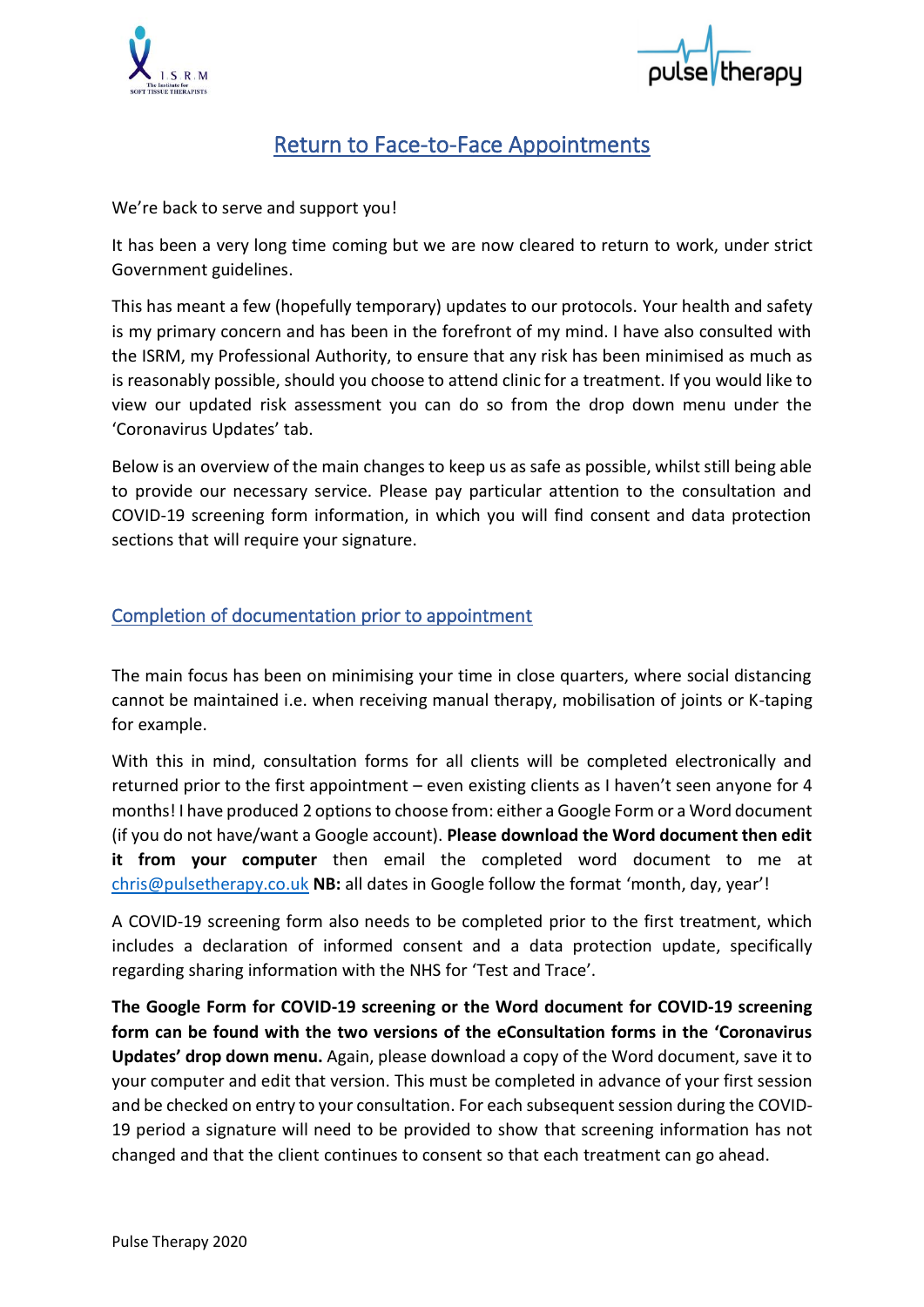



#### Booking appointments

I need to allow for a **minimum of 15 minutes between appointments** to air the room so whilst I do not want to remove the convenience of booking online for you, I may be in touch to move the timings slightly to allow for this expectation. Please accept my advanced apologies for any inconvenience or frustration this may cause.

Alternatively, you can contact me by email or text, and I can make the booking for you.

## Payment options

Pulse Therapy already has a contactless payment facility in place however clients also have the availability to pay in advance via BACS meaning there is no need to interact with payments at the end of treatments at all. Should you wish to do so my bank details are:

Sort code: 09-01-29 Account number: 34862690

Cash payment is accepted but really as a last resort, due to the increased possibility of transference of the infection.

With these protocols in place, I can provide maximum safety, keeping our Face-to-Face time with the sole focus of treatment- reducing pain and supporting your recovery.

## Enhanced hygiene equipment…I will look a little different!

As has been mandatorily stipulated by the Government, I will be treating in a visor and at least to start with, also in a face mask. This is so you can have full confidence that I am doing everything in my power to ensure your health. As we are unable to maintain social distancing during treatment, you will also be expected to bring and wear your own face covering. I have a limited quantity so you could purchase one from me for 50p if necessary (added to the treatment payment please).

#### Clinic hygiene protocols

Finally, all the enhanced hygiene put in place before lockdown began will be in effect again, which will include hand sanitiser (or washing hands with soap and water in the facilities outside my room) before and after treatment. You will also see that the surfaces are clear from excess clutter to make the regular wiping down of all hard surfaces easier. Fresh towels and couch linen will be provided for each client.